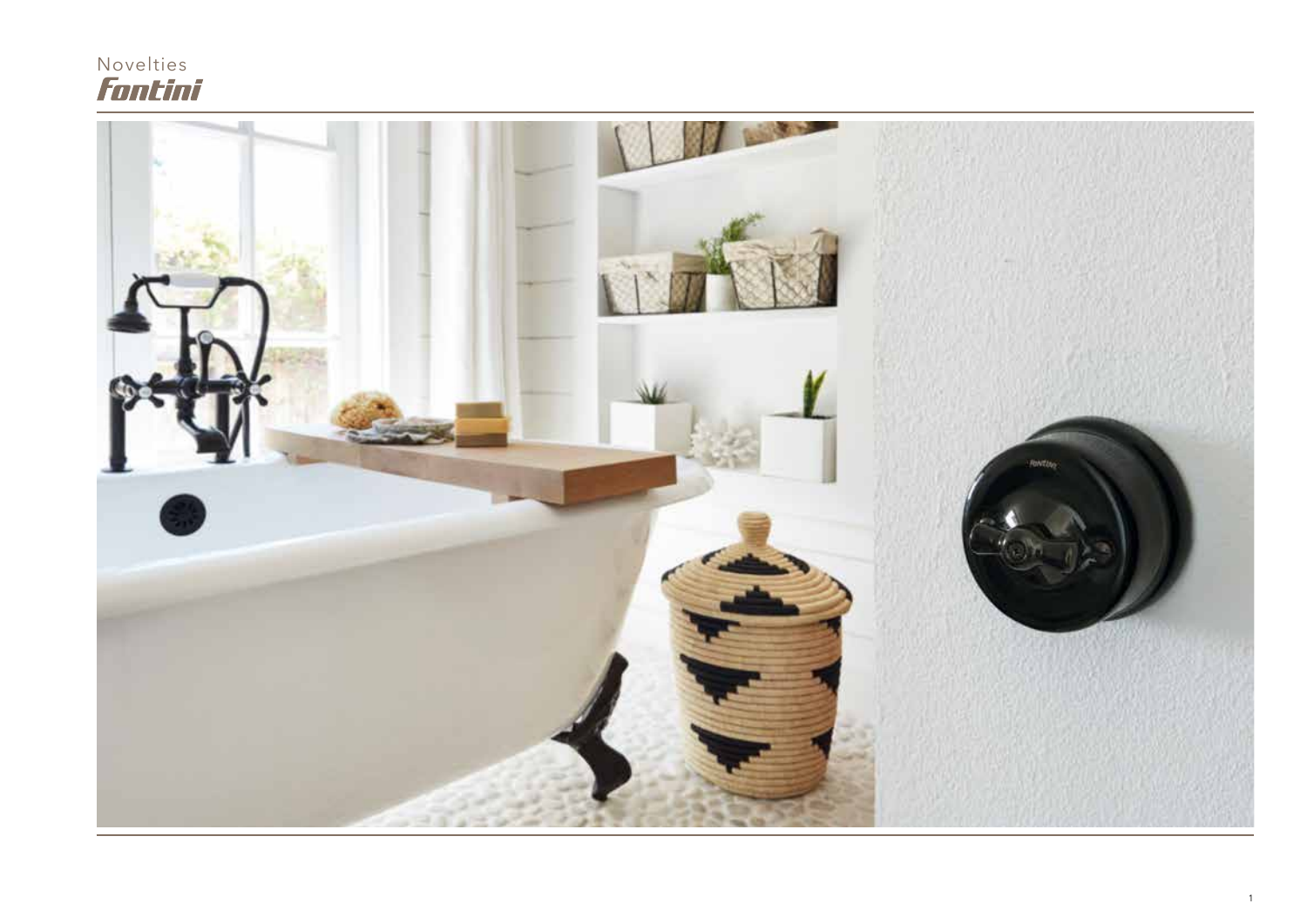### GARBY





#### Special flush mounted box

Sometimes, products emerge which manage to go beyond the limits of their design, applications, and use, and end up becoming iconic.

This is the case, for example, with Garby. A product developed for surface installation that is attractive to so many customers that leads them to want to use a flush mounted installation.

An alternative for this application is to use the "surface frame adapter with chassis" combined with Garby Colonial frames, but this alternative may not always be appropriate for all Garby lovers. That is why now **we are introducing the new special flush mounted box by Garby.**

A product designed to be able to adapt Garby to a flush installation without the need of additional elements.

Designed to be able to link and create multiple groups of mechanisms separated from each other by 2 cm thanks to the spacer supplied with the box.

Valid for both, brick and plasterboard installation using the accessory retaining screws; a 51 mm hole is required in this instance.

#### Mechanisms without gap for wire

Designed to complement the aesthetics of the range in built-in installations where running cables through surfaces is no longer necessary.

All Garby items can be supplied in "without gap for wire" format.

All Garby items that facilitate the use of cables have an equivalent cable free item. If the "standard" item ends in "2", the cable free item is changed to "5" and those ending in "1" are changed to "6".

| Two-way switch WITH gap for wire    |  |  |
|-------------------------------------|--|--|
| Two-way switch WITHOUT gap for wire |  |  |

The price of the cable free version is the same as that of the cable version.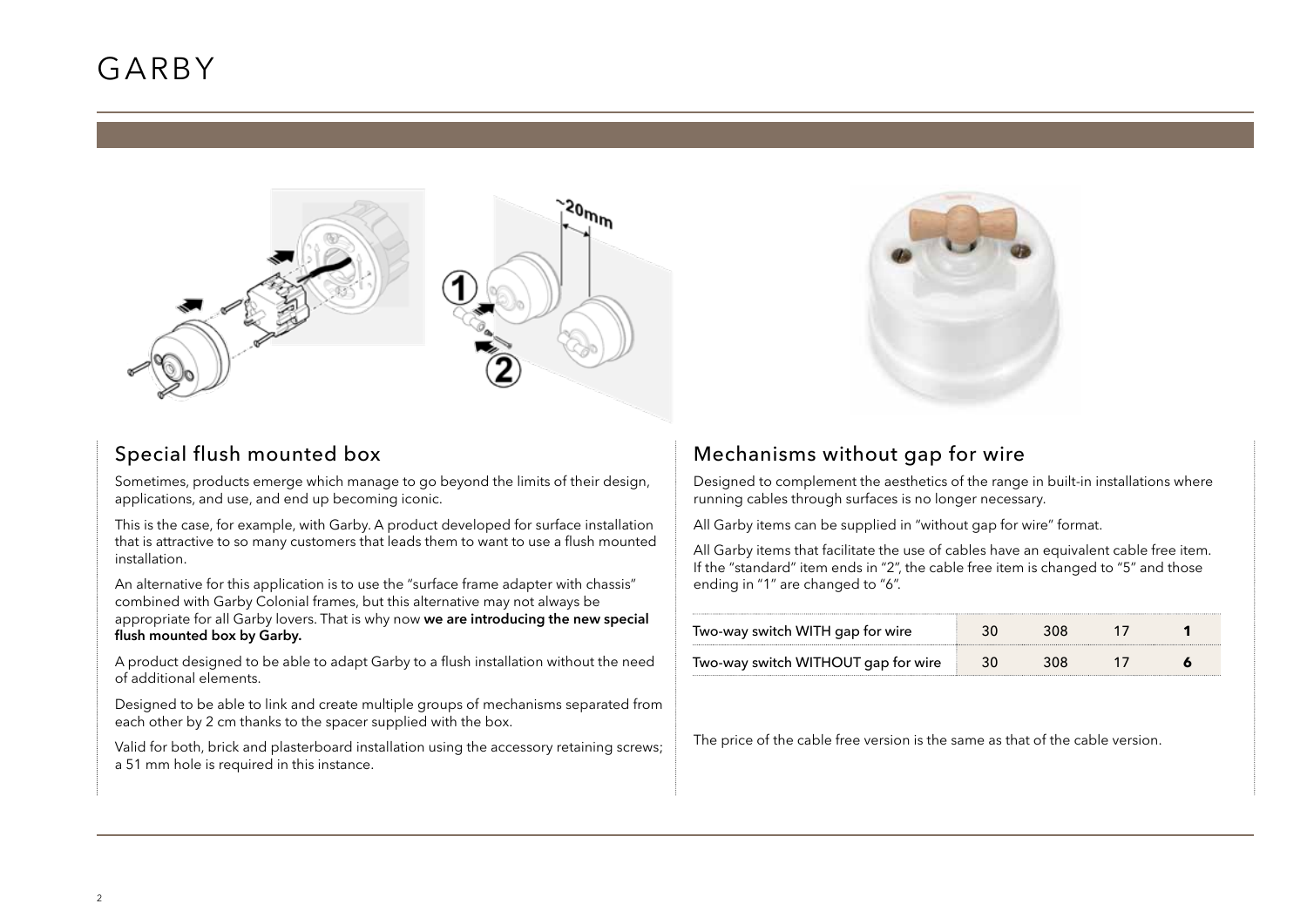|  |                                                                   |                                | Series | Function | See finishes             | Code      |
|--|-------------------------------------------------------------------|--------------------------------|--------|----------|--------------------------|-----------|
|  | Flush mounting box                                                |                                |        |          |                          |           |
|  | Flush mounting box for Garby and Dimbler. With spacer.            |                                | 30     | 993      | 02                       | $\pmb{0}$ |
|  | Box retention system for plasterboard panel                       |                                | 30     | 995      | $00\,$                   | $\pmb{0}$ |
|  | Mechanisms                                                        |                                |        |          |                          |           |
|  | Single pole switch                                                | 10AX - 250V~                   | 30     | 306      |                          | 6         |
|  | Two-way switch                                                    | 10AX - 250V~                   | 30     | 308      | $\overline{\phantom{a}}$ | 6         |
|  | Intermediate switch                                               | 10AX - 250V~                   | 30     | 304      | $\overline{\phantom{a}}$ | 6         |
|  | Rotary pushbutton switch<br>OFF<br><b>OUTPUT</b><br>Rest position | 10AX - 250V~<br>Φľ<br>ON<br>ON | 30     | 328      | $\overline{\phantom{a}}$ | 6         |



3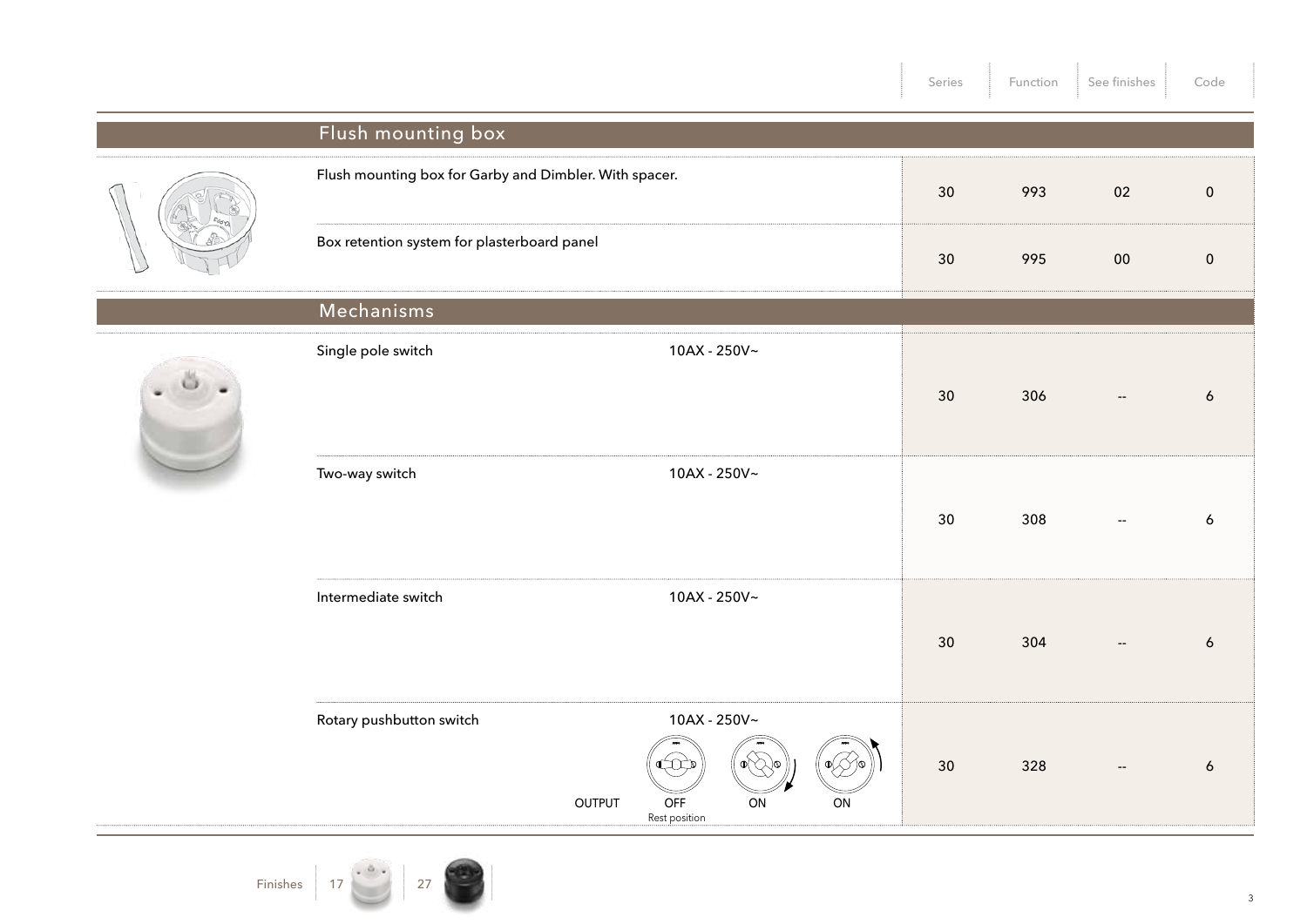| Socket outlets                                                  | Series | Function | See finishes                                  | Code            |
|-----------------------------------------------------------------|--------|----------|-----------------------------------------------|-----------------|
|                                                                 |        |          |                                               |                 |
| Two-pole socket-outlet without earth contact<br>Porcelain case  | 30     | 205      | $\overline{\phantom{a}}$                      | $5\phantom{.0}$ |
|                                                                 |        |          |                                               |                 |
| Two-pole socket-outlet with side earth contact                  | 30     | 202      | $\mathord{\hspace{1pt}\text{--}\hspace{1pt}}$ | $5\phantom{.0}$ |
| Porcelain case                                                  |        |          |                                               |                 |
| French two-pole socket-outlet with earth pin<br>Porcelain case  | 30     | 211      | $\overline{\phantom{a}}$                      | $5\phantom{.}$  |
| Two-pole socket-outlet with side earth contact<br>Plastic cover | 30     | 204      |                                               | $5\phantom{.0}$ |
| French two-pole socket-outlet with earth pin<br>Plastic cover   | 30     | 208      |                                               | $5\phantom{.0}$ |

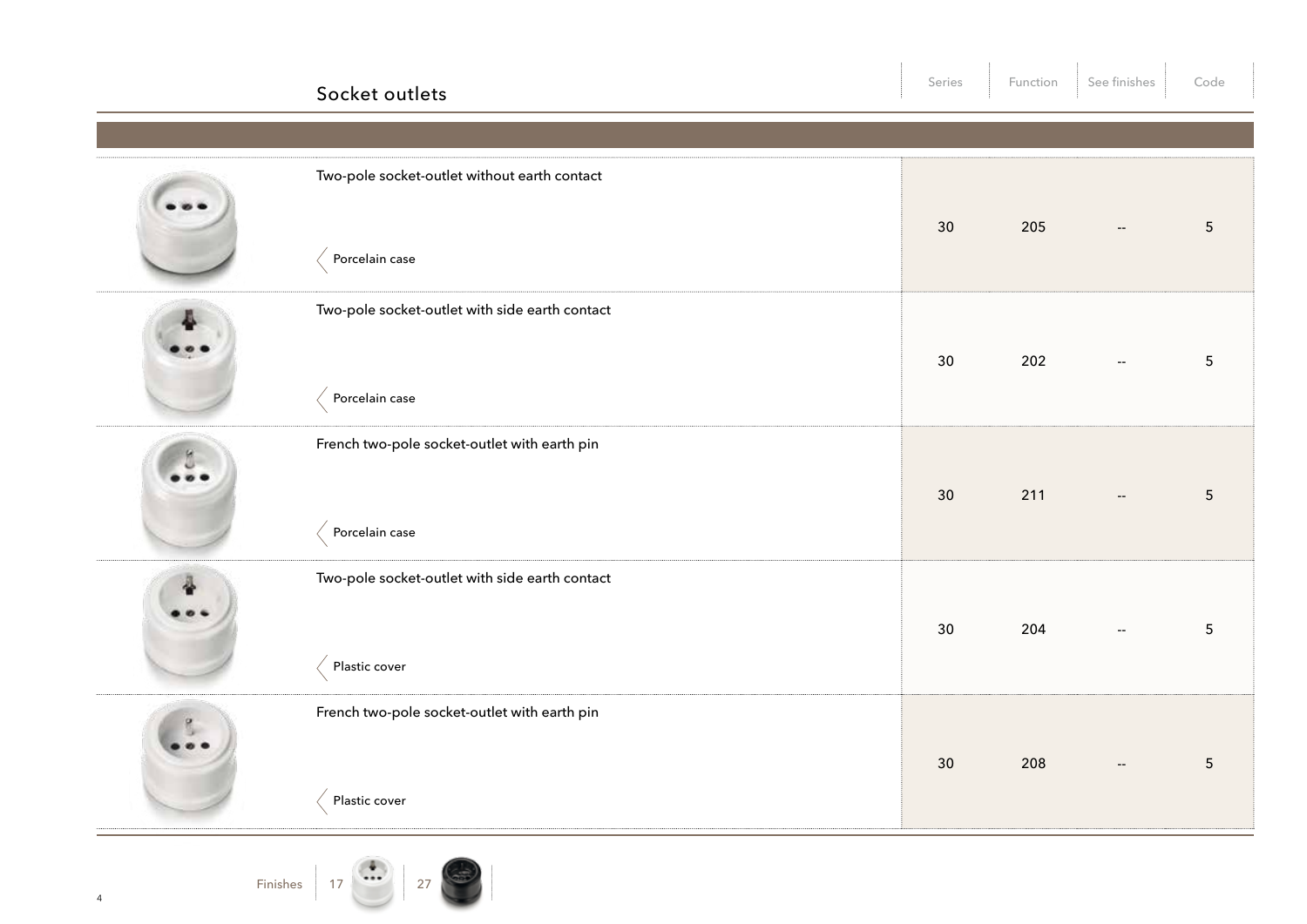| Television sockets                   |                                                  | Series | Function | See finishes                                  | Code            |
|--------------------------------------|--------------------------------------------------|--------|----------|-----------------------------------------------|-----------------|
|                                      |                                                  |        |          |                                               |                 |
| R/TV and SAT equalized signal socket | Final socket                                     | 30     | 709      | $\sim$                                        | $\overline{5}$  |
|                                      | Intermediate socket<br>$\boldsymbol{\mathsf{A}}$ | 30     | 713      | $\mathord{\hspace{1pt}\text{--}\hspace{1pt}}$ | $5\phantom{.0}$ |
|                                      | Single socket                                    | 30     | 712      | $\mathord{\hspace{1pt}\text{--}\hspace{1pt}}$ | $5\phantom{.0}$ |

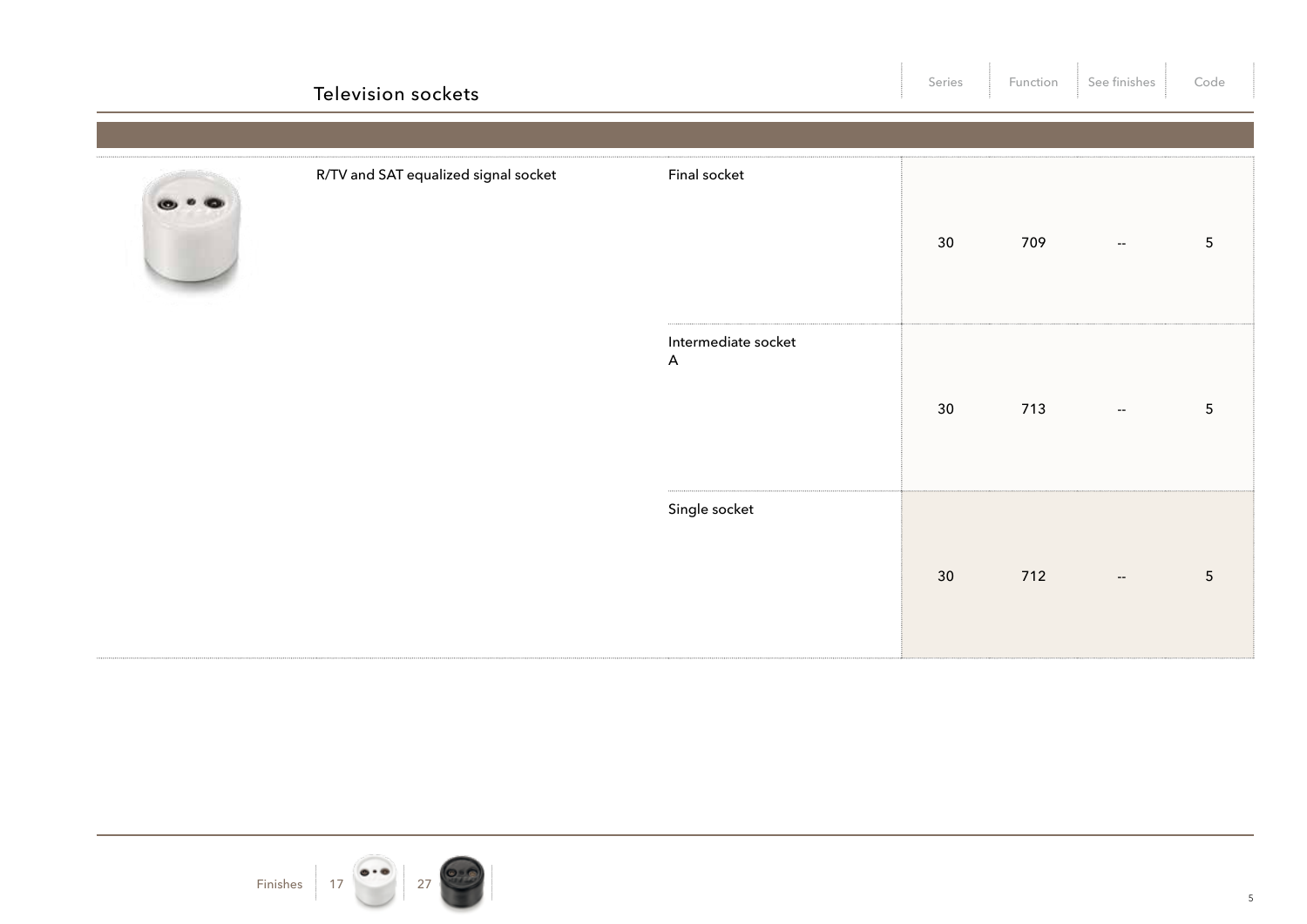# Electronic novelties<br>Font inf

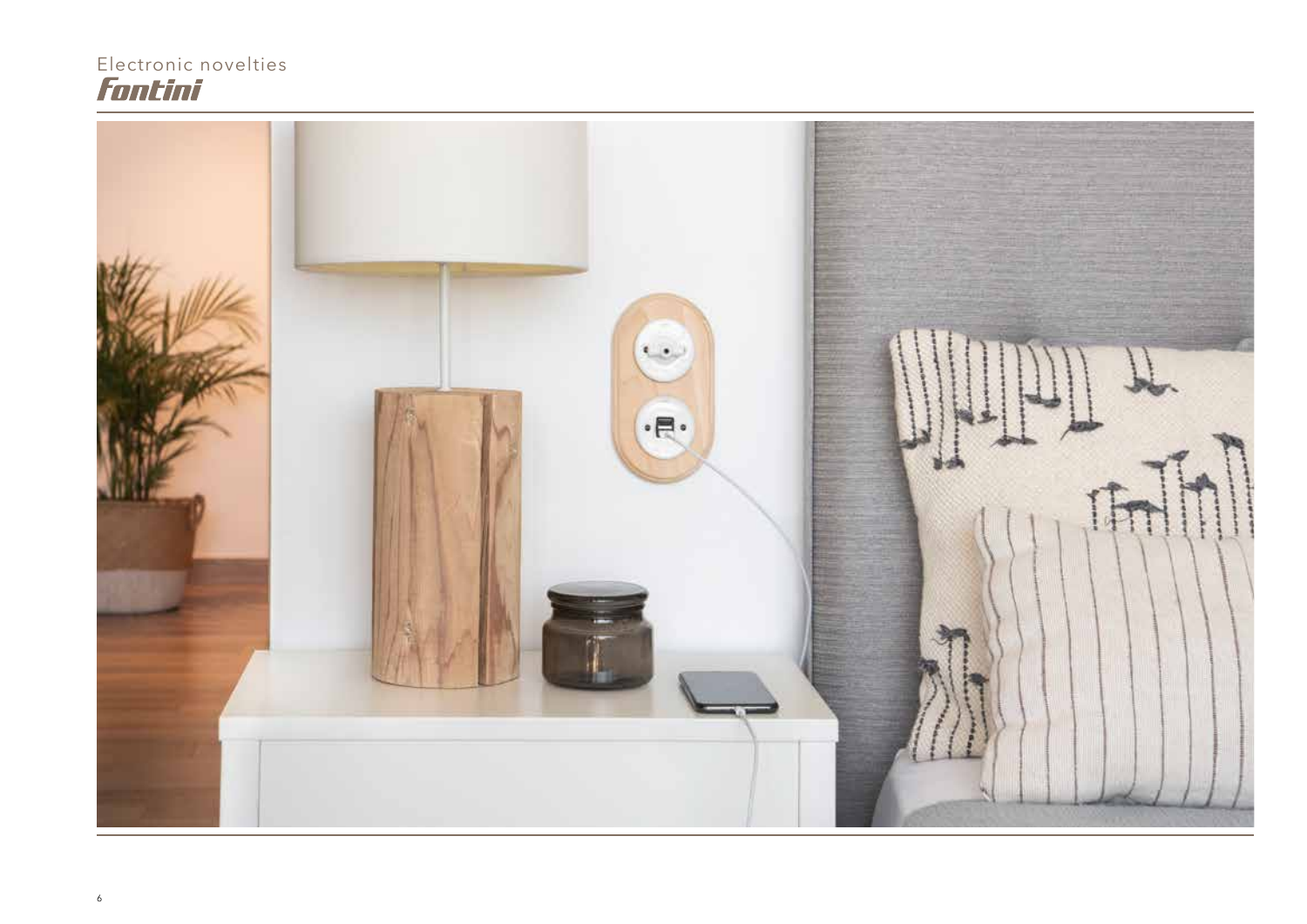|                                                                                                                                                                                                                                                                                                                                                                                                                                                                                | Series | Function | See finishes | Code           |
|--------------------------------------------------------------------------------------------------------------------------------------------------------------------------------------------------------------------------------------------------------------------------------------------------------------------------------------------------------------------------------------------------------------------------------------------------------------------------------|--------|----------|--------------|----------------|
| <b>GARBY COLONIAL</b>                                                                                                                                                                                                                                                                                                                                                                                                                                                          |        |          |              |                |
| 230 V 4-400 W Universal dimmer<br>The universal dimmer switch allows the brightness of incandescent, halogen or LED lights<br>to be changed. (Different loads cannot be mixed in the same circuit).<br>Dimming range: 4-400 W (incandescent, HV and LV halogen lights) and 4-100 W<br>(dimmable LEDs)<br>3 different control modes<br>• Leading edge simulated (upward phase- not triac)<br>· Trailing edge mode 1 (downward phase)<br>· Trailing edge mode 2 (downward phase) | 31     | 330      |              | 2              |
| Double USB charger<br>It allows the loading of devices such as smartphones and tablets.<br>Two-load outputs up to a maximum of 2.6 A.<br>Fast charging with a single device connection and slow charging<br>with 2 devices connected:<br>• 1 x 2,6 A (1 output connected)<br>• 2 x 1,3 A (2 outputs connected)                                                                                                                                                                 | 31     | 765      |              | $\overline{2}$ |
| <b>GARBY</b>                                                                                                                                                                                                                                                                                                                                                                                                                                                                   |        |          |              |                |
| Double USB charger<br>It allows the loading of devices such as smartphones and tablets.<br>Two-load outputs up to a maximum of 2.6 A.<br>Fast charging with a single device connection and slow charging<br>with 2 devices connected:<br>• 1 x 2,6 A (1 output connected)<br>• 2 x 1,3 A (2 outputs connected)                                                                                                                                                                 | 30     | 765      |              | 2              |